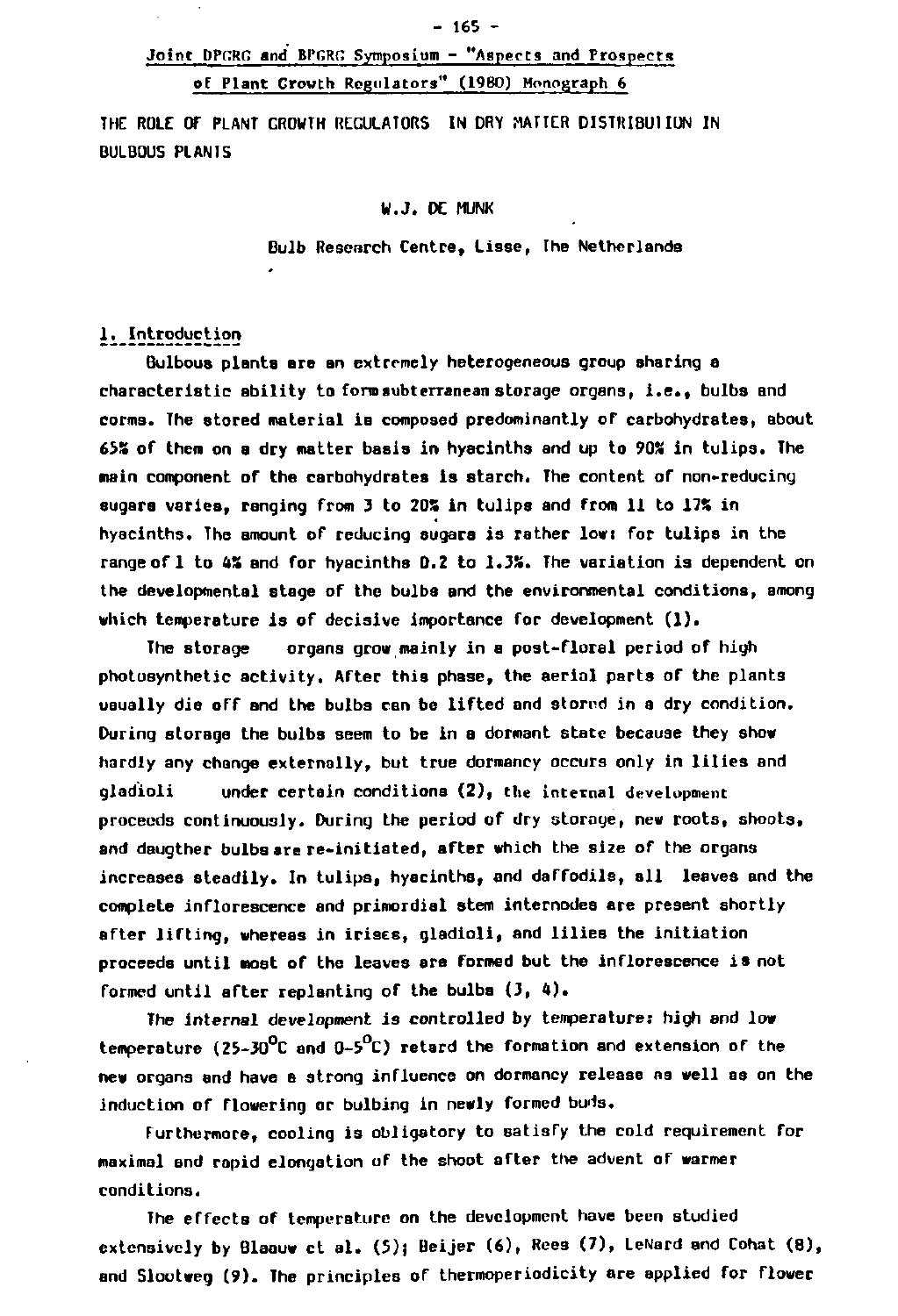**production by forcing of the plants in glasshouses (1U).** 

**The first attempt to analyse the effects of temperature on the metabolism of bulbous plants «ere made by Algers (1, 11) who studied the carbo**hydrate metabolism and respiration of tulips and hyacintha in relation to **development. After the discovery of plant hormones, several investigations were performed to analyse the effects of temperature on growth-regulator levels» This paper represents an attempt to arrive at a synthesis of the available information on developmental phenomena, dry-matter allocation, and the growth regulator status of the plants. Allocation of dry matter ia indicated by the pull function of growing organs, which form sinks with a competitive relationship, and by the push function of not only the bulb scales, which mobilize and export their stored material, but also after leaf extension, of the photosynthetically active leaves. To answer the question as to the degree to which endogenous plant hormones control the distribution of dry matter, a review is given of the literature on endogenous growth regulators and effects of externally applied growth substances on dry matter distribution.** 

### **2. Endogenous\_growth\_substance8**

**The presence and varying levels of endogenous growth regulators have been investigated in relation to the stage of development and temperature by several investigators. It is, however, difficult to distinguish relationships between developmental stage, growth-regulator status, and temperature, because of the complexity of developmental phenomena and pro- blems encountered in the quantification of growth-substance activity in extracts. An increase of growth-promoting substances sometimes coincides with a corresponding increase of inhibitors, and sn over-all increase of a given substance in all organs does not tell much about organ correlations. 2.1. Auxins** 

The first report on endogenous auxins in *Lilium longiflorum* (12) **described s gradient of auxin activity in the bulb from a maximum in the stem tip to s minimum in the outer and older bulb scales. The level in the stem tip was about 1,000 times higher than that in the scales, and the levels in the stem, the basal plate, and the inner bulb scales were intermediate. Storage of the bulbs in moist pest moss, which activated shoot growth, led to increased auxin activity in regions with meristematic activity, e.g. the shoot and the basal plate were root primordia are formed.** 

**Tsukamoto (13) found a considerable increase of auxin-like substances in the outer scales of Lllium lonqiflorum sfter cooling, whereas only very small amounts were present before cooling Rahkimbayev et al. (14) analysed tulip bulbs during cooling and found 'unimportant changea' of auxin levels**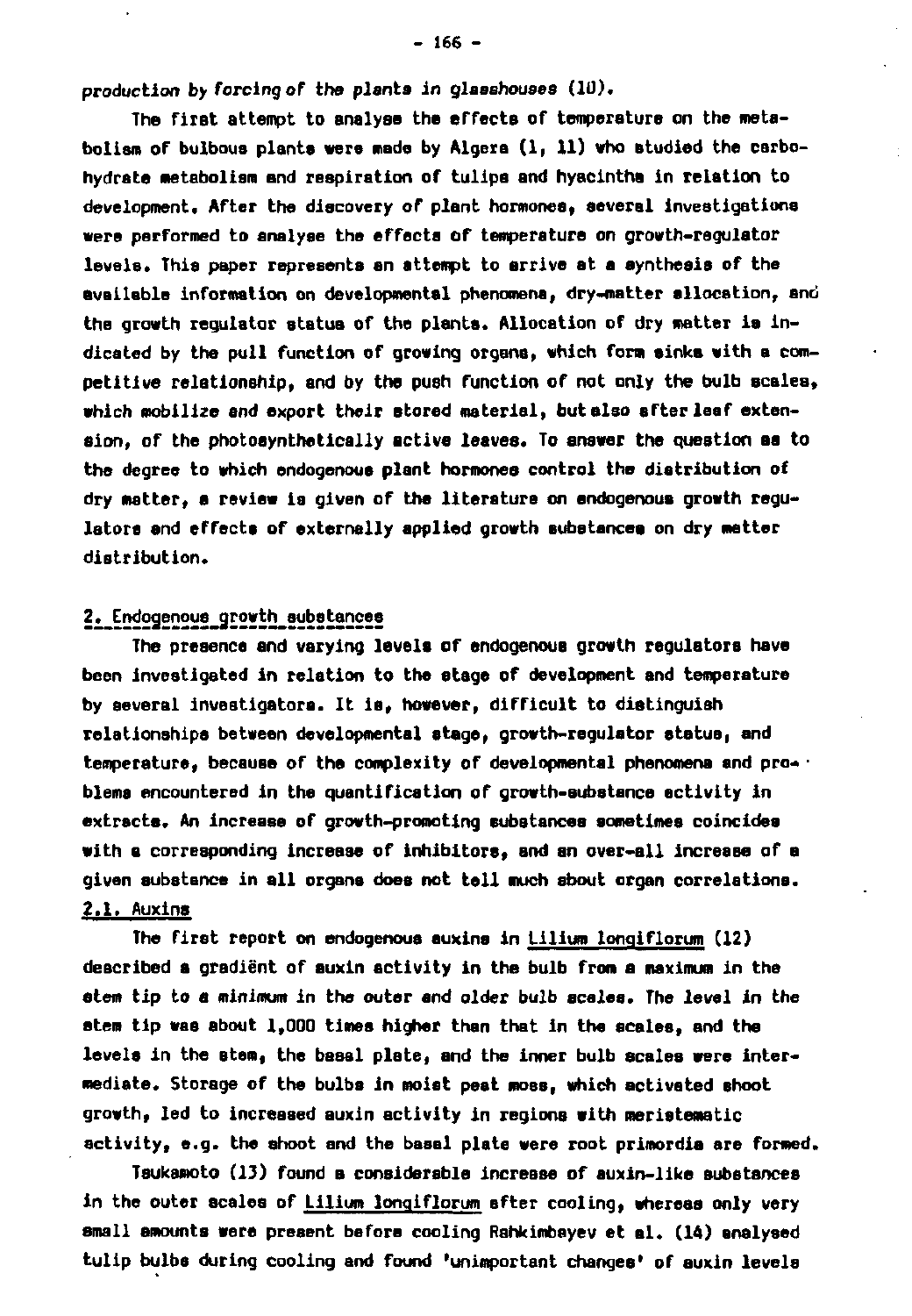**in the scales, the shoot, and the basal tissue. The most thorough investigations were made by Kaldewey (15, 16) and Edelbluth and Kaldewey (17) in Fritillaria meleaqrla and narcissus with respect to stalk elongation. Auxins were initially rather difficult to detect due to the interaction with inhibitors, but were eventually found in the flower stalk, synthesized mainly by the gynoecium but also by the more basipetally, located parts of the stem. A relationship with temperature treatments cannot be established from these studies, because only actively growing tissues were analysed.** 

**In general, it can be concluded that auxin activity is stimulated in the floral organs and regions with meristematic activity by a rise in temperature after cooling.** 

#### **2.2. Cibberellin-like substances**

**The gibberellin-like substances (GLS) have been given the most intensive investigation, i.e., with respect to flower formation in irises (18, 19, 20)J floral stalk elongation and bud development in tulips (21, 22, 23, 24); and in dormancy release and development of Lilium lonqiflorum (25).** 

**An increase in GLS waa found by Aung and De Hertogh and by Kodrigues Pereira (18) in iris bulbs after cooling, the increase of the free compound being correlated with a decrease of the bound fraction. Recently, Hanka and Rees (24) analysed the GLS contents of the various organs of the tulip bulb after planting in autumn, and found two peaks of GLS activity, the first occurring prior to satisfaction of the cold requirement and the second around the time of rapid shoot elongation and flower maturation. Young shoots and developing daughter bulbs (DB) showed higher GLS activity than mother bulb scales. There are, however, some discrepancies between the findings of Aung et al. and Hanks and Rees aa to the time of peak occurrence, the amount of activity, and the identity of GLS. There might not only be a redistribution of GLS from scales over the newly formed organs, but also synthesis in young roots, daughter bulbs, and flower buds.** 

**Alpi et al. (20) obtained similar results for irises, i.e., an increase of GLS activity in developing bulbleta and young floral organs after cooling. The activity in the roots and scales of the mother bulb was low, but in**creased at the end of the cooling period.

**Lin et al. (25) reported a rise in GLS in Lilium lonqiflorum due to synthesis of the subatancea during the cooling treatment. Their data are in agreement with the findings in tulips and irises.** 

**Finally, Rudnicki and Nowak (26) and Rudnicki (27) found a maximum level of GLS activity in hyacinth bulba after a 6-week high-temperature treatment. The activity then decreased to undetectable amounts and reappeared after a 6-week cooling treatment.**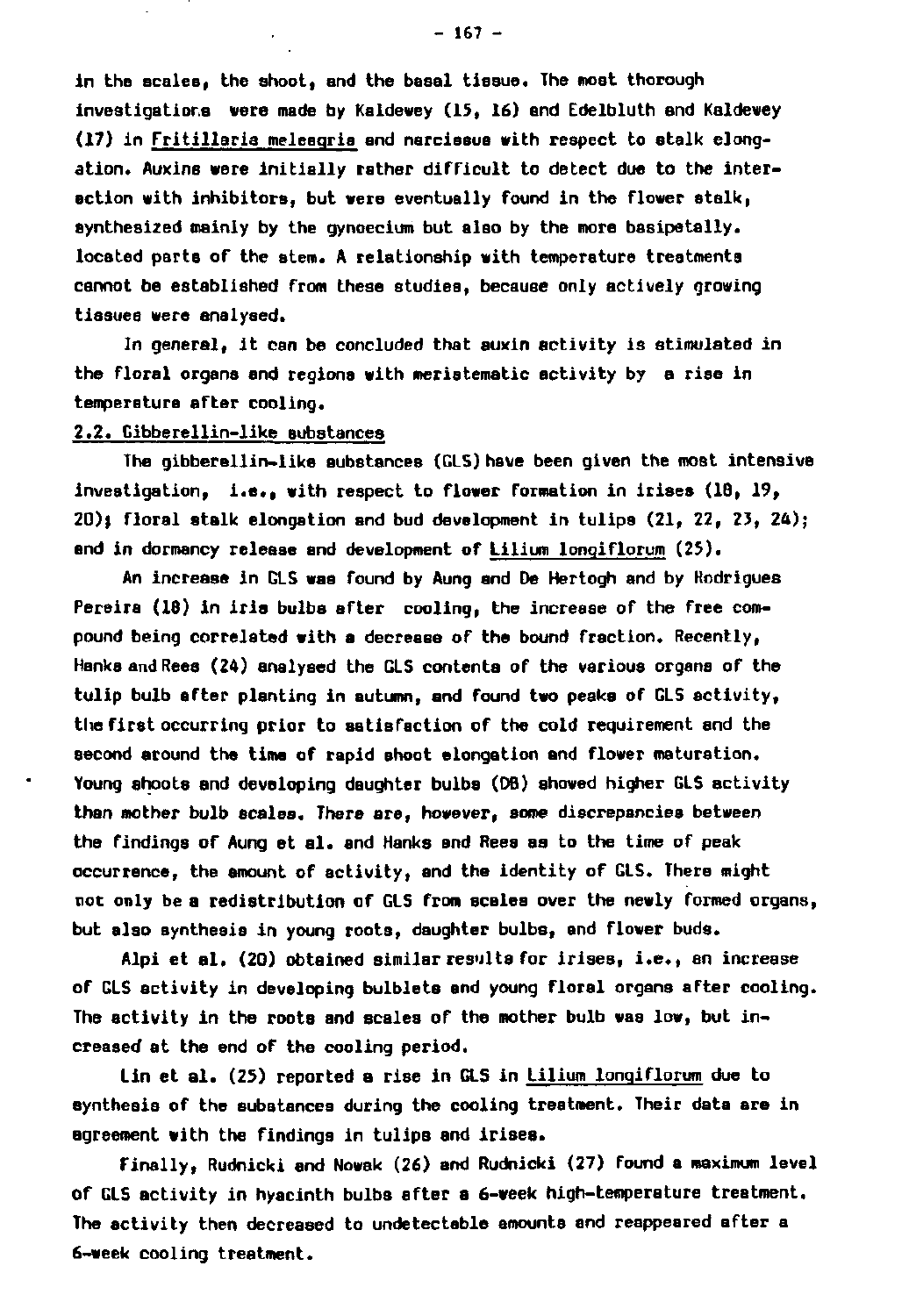**In general, it can be concluded that cold treatment of bulbs leads to increased GLS activity, especially in the newly formed organs (shoot with flower bud and daughter bulbs). The increases occur prior to the actual rapid growth and are due partially to new synthesis and partially to redistribution from the mother-bulb scales.** 

#### **2.3 Cytokinins**

**Little is known about cytokinins. From the author's findings and those of others (personal communication, Vonk and van Bragt) it is clear that these substances are present in tulips and irises. Tsukamoto (28) found a coincidental increase of cytokinins in gladioli after a dormancy-breaking heat treatment and planting. Tor hyacinths Rudnicki (27) reported the presence of four cytokinin-like compounds showing the highest activity after lifting of the bulbs during flower formation. Rahkimbayev et al. (14) found an increase of cytokinin activity in shoots and roots of tulip bulbs during cooling and no increase in the bulb ecsles. During storage at room temperature only low levels of cytokinin activity could be detected in all organs.** 

**The information on the metabolism of this kind of plant hormones is still too limited to permit conclusions about relationships with tempersture treatments and developmental phenomena.** 

#### **2.4. Inhibitors**

**Endogenous inhibitors have been analysed in various crops by Alpi et al. (20), Lin et al. (25), Tsukamoto (13, 28), Aung and Rees (29) and**  Rudnicki and Nowak (26). These authors identified several inhibitory **substances, including sbscisic acid (ABA), fatty acida, and phenolic compounds.** 

**Alpi et al. (20) found an increase of non-acidic inhibitors in scales, sheath leaves, and roots in irises during cooling} acidic inhibitors decreased. After planting, the levels of inhibitory substances declined except in the roots; in the scales, floral organs, bulblets, and leaves both acidic and non-acidic fractions disappeared almost completely.** 

**Tsukamoto (13, 28) and Lin et el. (25) analysed the growth-inhibitor content of Lllium lonqiflorum and found a decrease of inhibitors during cold treatment coinciding with an increase of auxin-like growth-promoting substances. The level of inhibitors decreased. Also, at room temperature, but the level of promotors did not rise in this condition.** 

**Hyacinths, too, showed a decrease of ABA during cold treatment (26, 27). for tulip bulbs, Rahkimbayev et al. (14) found a decrease of the inhibitor content during cooling of the bulbs, but the activity did not disappear.** 

# **2.5. Ethylene**

**Ethylene is produced in bulbous plants under special conditions (30).** 

**- 168 -**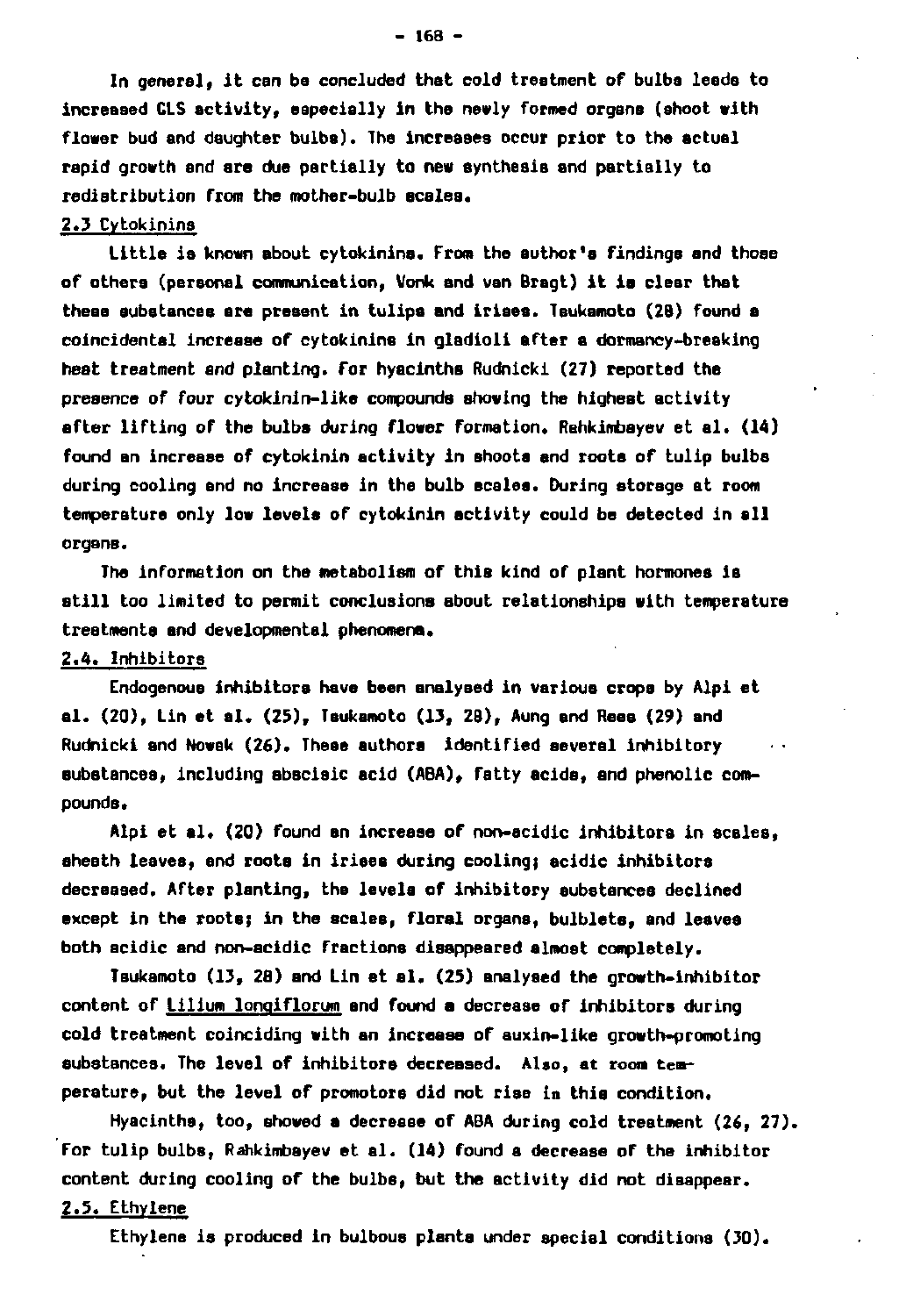**A peak in ethylene production in flower buds of Liliuni,Enchantment? occure at a bud length of 3 to 4 cm. Reduction of the amount of light, which induces bud abscission, stimulates ethylene production. In tulips, desiccation of flower buds (blasting) due to exposure to high temperatures late in the storage season (bllndstoken treatment, (7)) is accompanied by increased ethylene production. Recently, Moe et al. (31) established a peak in ethylene production by intact tulip bulbs after cooling followed by a rise of the temperature to 21 C.** 

**Correlations between endogenous ethylene contents and development have not been established eo far.** 

**In summary, it can be said that low-temperature treatment of bulbs, which enhances the growth rate of newly formed organs, results in an increase of promoting substances (GLS, auxins, and perhaps also cytokinins) and a decrease of inhibitory substances (ABA, fatty acids, and phenolic compounds). Because promoters and inhibitors interact, balanced patterns of PGR activity are assumed to be correlated with each developmental stage. Subtle changes in such dynamic balances in individual organa will exert an influence on the sequence of developmental phenomena. Determinations of this kind of condition can hardly be made. The effects of temperature via growth regulators on developmental phenomena such as flower formation, induction of bulbing and growth of bulbs, and retardation of development are unknown. In this respect the importance of auxin activity is very poorly understood.** 

## **3.\_The effect of applied growth substances**

**In section 2 the conclusion was drawn that interactions between growth substances control development. Specific activities of a particular growth regulator are not clear. Externally applied growth substances can give indications as to the ways in which specific endogenous growth substances are active. To quote Rees (7): 'A number of workers have applied some auxin, gibberellin or kinetin - often in desperation - but results are usually negative, have not been followed up in detail and are widely scattered through the literature, so that no coherant picture emerges'. The following positive results can be mentioned with respect to dry matter distribution. 3.1. Translocation of dry matter to the inflorescence** 

**Mae and Vonk (32) who studied the development of flower buds of irises, found that the translocation of assimilates in the apical direction was suppressed to an extreme degree under conditions of poor lighting. These conditions led to complete stagnation of the growth of the flower buds and upper internode of the stem, resulting in desiccation of these organs (blasting). This blssting could be overcome to considerable extent by the injection of growth substances. BAP (benzyl amino purine) was the most**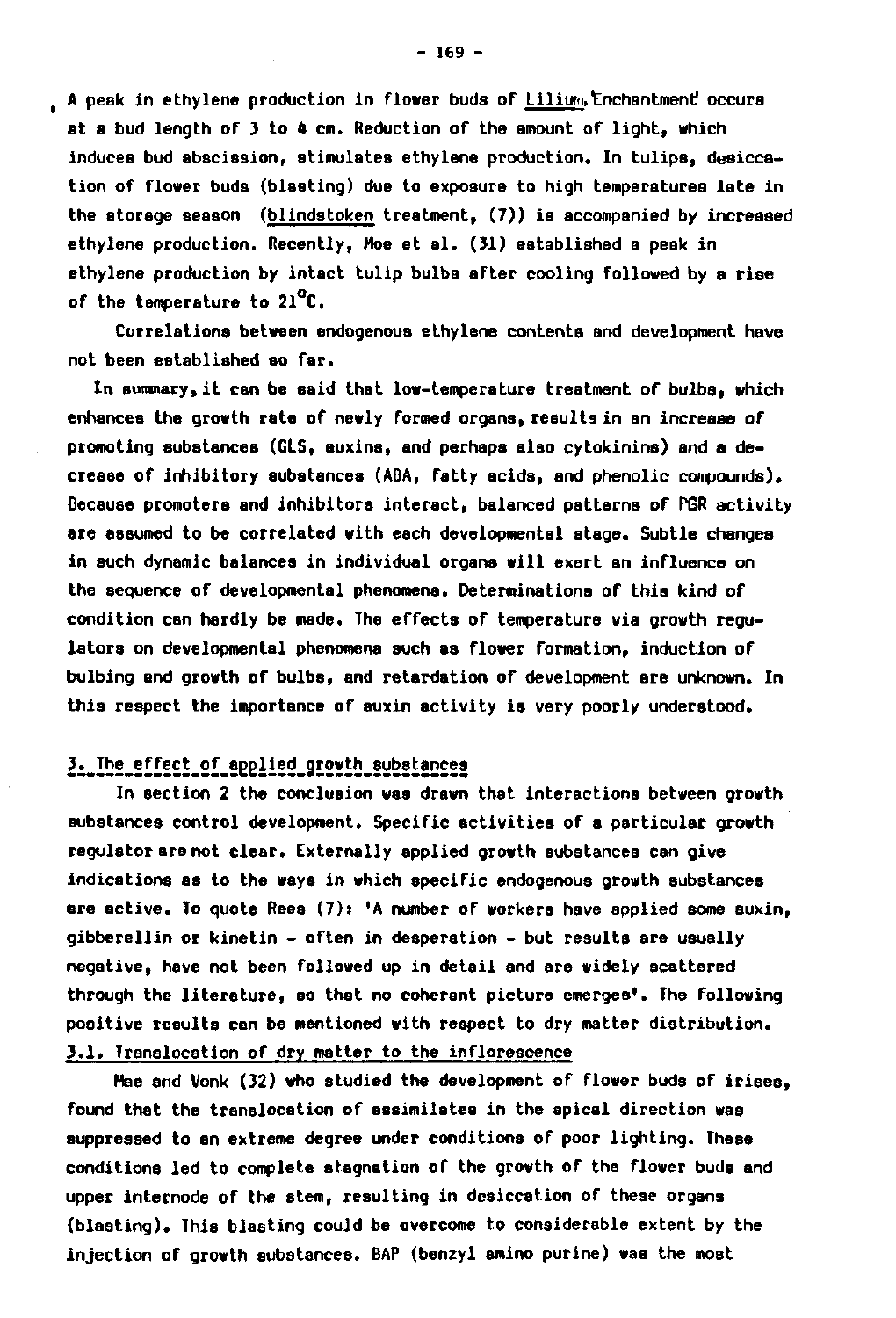**effective, followed by kinetin, adenine, and GA,; IAA was not effective. The authors suggested that the growth substances might play a part in the distribution of carbohydrates.** 

**Similar results have been obtained by Ginzburg (33) and Halevy (34) for gladioli, which alao show blasting under reduced light intensity. Application of CA prevented this aberration and promoted the movement of labelled assimilates towards the inflorescence at the expense of the corm. Furthermore,these authors found that the conditions that induce the blasting are accompanied by a decrease of the endogenous content of GA in the leaves. Ginzburg (33) found that spraying of gladiolus plants with CCC, which stimulates GA synthesis (35), promoted the growth of the inflorescence by directing assimilate movement towards the inflorescence at the expense of the corm. After anthesia GA is ineffective in influencing the direction of assimilate movement from the labelled leaf towards the corm, but CCC is still sctive.** 

**The development of the inflorescence of both irises and gladioli strongly depends on the newly formed assimilates. The development of flower bud a of tulips is predominantly dependent on the mobilization and translocation of carbohydrates from the mother bulb (36, 37). Stagnation of development occurs after improper temperature treatments oc expoaure of the bulbs or plante to ethylene (38). The effect of such unfavourable conditions can be overcome by injections of a solution of kinetin, BA, GA,, or GA. 7 or application to the flower bud of these substances in lanolin paate (39, 40, 41).** 

**It has been suggested that the flower bud has to compete with the young daughter bulbs for substrate. Growth of the flower bud can be enhanced at the expense of daughter-bulb growth by the application of GA or BA, or in gladioli with GA and CCC (42). On the other hand, the growth of daughter-buds can be enhanced by the external application of BA to these buds, which gives some inhibition of growth of the flower (43).** 

**Hoe (41) injected**  $GA_{4+7}$  **together with**  $^{14}$ **C-sucrose into the outer acales of a tulip bulb and found increased <sup>14</sup>C import into the flower bud** and other plant organs. Translocation of <sup>14</sup>C from the scales wa **by the injection of CEPA. This inhibition could not be overcome by**  application of  $GA_{A+7}$ , but the CEPA-induced blasting of the flower bud was reduced to very low percentages by the administration of both CA<sub>4-7</sub> and **kinetin. This may be an indication that the flower can just manage to grow on newly synthesized materiel.** 

**Another kind of translocation was observed after application of auxina to decapitated stems of tulips (40, 43, 44, 45). Growth of the stem was totally inhibited after dissection of the leaves and flower bud. Applies-**

**- 170 -**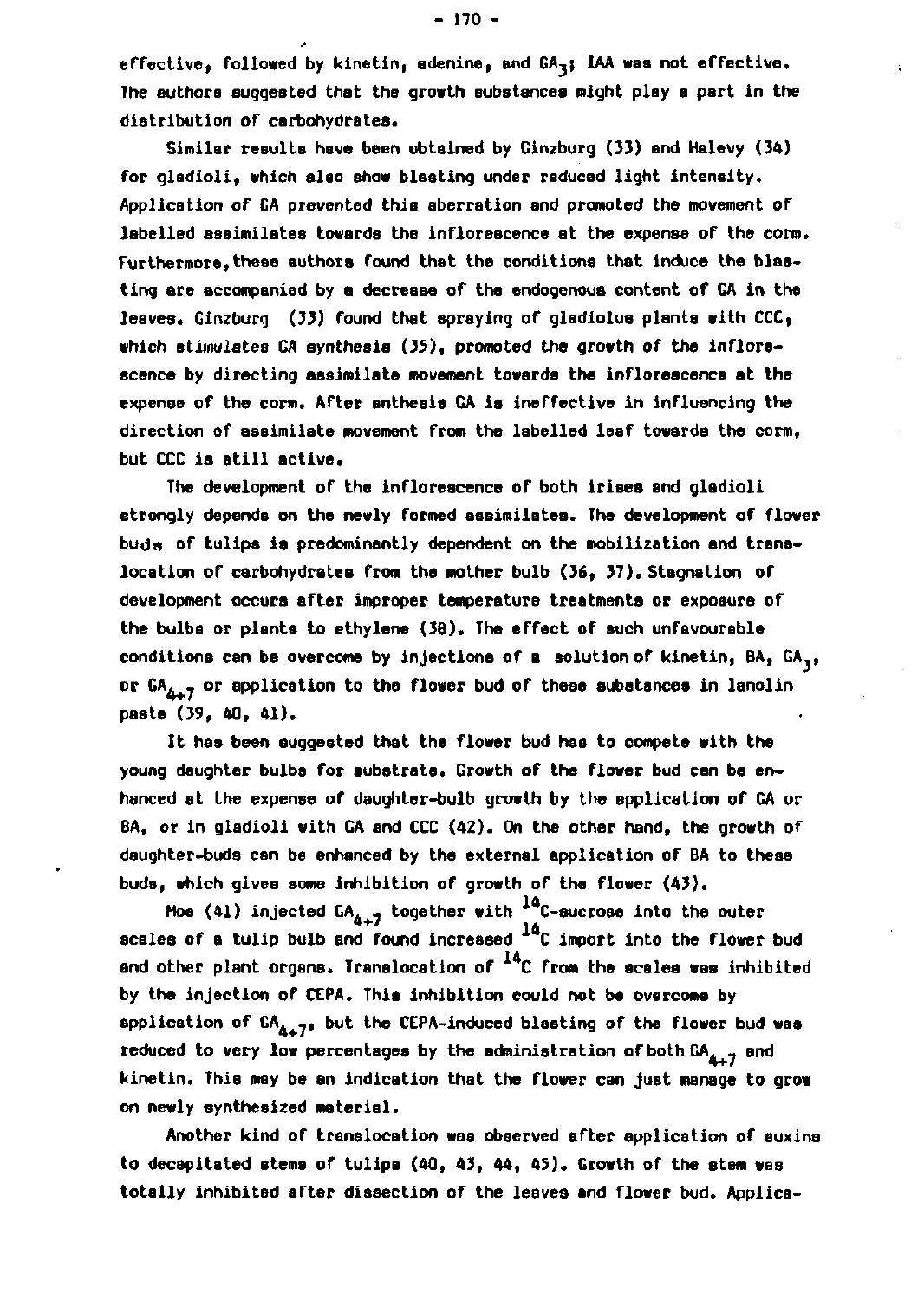**tion of lanolin paste containing 0.2S IAA to the cut surface of the stem or the scars of the dissected leaves completely restored elongation of the internodes below the site of application. This means that the influence of the flower as sink on acropetal translocation of dry matter from the mother bulb can be replaced by auxin. Thia effect was achieved only with auxins, not with GA, or 6A. It should also be mentioned that application of auxin to the flower bud causes stagnation of the development of the floral organs (39) and thus inhibition of the acropetal translocation of substrate. This is understandable, because auxin application stimulates the production of ethylene by the flower buds (unpublished), which is known to cause growth stagnation of the flower bud (blasting).** 

**If auxin activity is the principal mechanism for directing the substrate flow, what is the effect of cytokinins and gibberellins? Do they stimulate auxin activity, auxin release from conjugates, or auxin synthesis? In this connection it is interesting to note that auxin application to uncooled tulips also promotes stem elongation to a certain extent (unpublished reaults). GA application, which is known to be a partial substitute for the cold requirement (23, 46, 47) might have some effect leading to the stimulation of auxin activity.** 

**In summary cytokinins , gibberellins, snd auxins applied under special conditions strengthen the sink activity at the site of application. Auxin activity might be the primary requisite for the direction of the flow of dry matter.** 

#### **3.2. Effects of plant-growth regulators on bulbing**

**The data mentioned so far concern the effects of PGR's on the outgrowth of the ahoot and the inflore3ence. However, appreciable, amounts of carbohydrate are transported to buds, which form the new storage organs. Heath and Holdsworth (48) postulated the existence of hormones that induce bulbing in onions via auxin formation. To the best of my knowledge, specific hormones of this kind have not been isolated yet. Bulbing in tulips and irises requires a low-temperature treatment (8). It is conceivable that the increase of CLS seen in daughter bulba after cooling (20, 24) stimulates bulbing, but the question of causal relationships is highly speculative, because the endogenous growth regulator content undergoes so many changes.** 

**Cormel formation in stolons of gladioli in vitro has been induced with**  kinetin, whereas GA<sub>3</sub> inhibited this process. ABA did not affect cormel for**mation, and NAA had no direct effect (49). It is conceivable thst the assimilate supply induces bulbing. Assimilates are directed to sinks by hormone activity.** 

**from own experiments I have doubts about bulbing induction by kinetin. Application of BA to buds of tulip bulbs that were expected not to produce**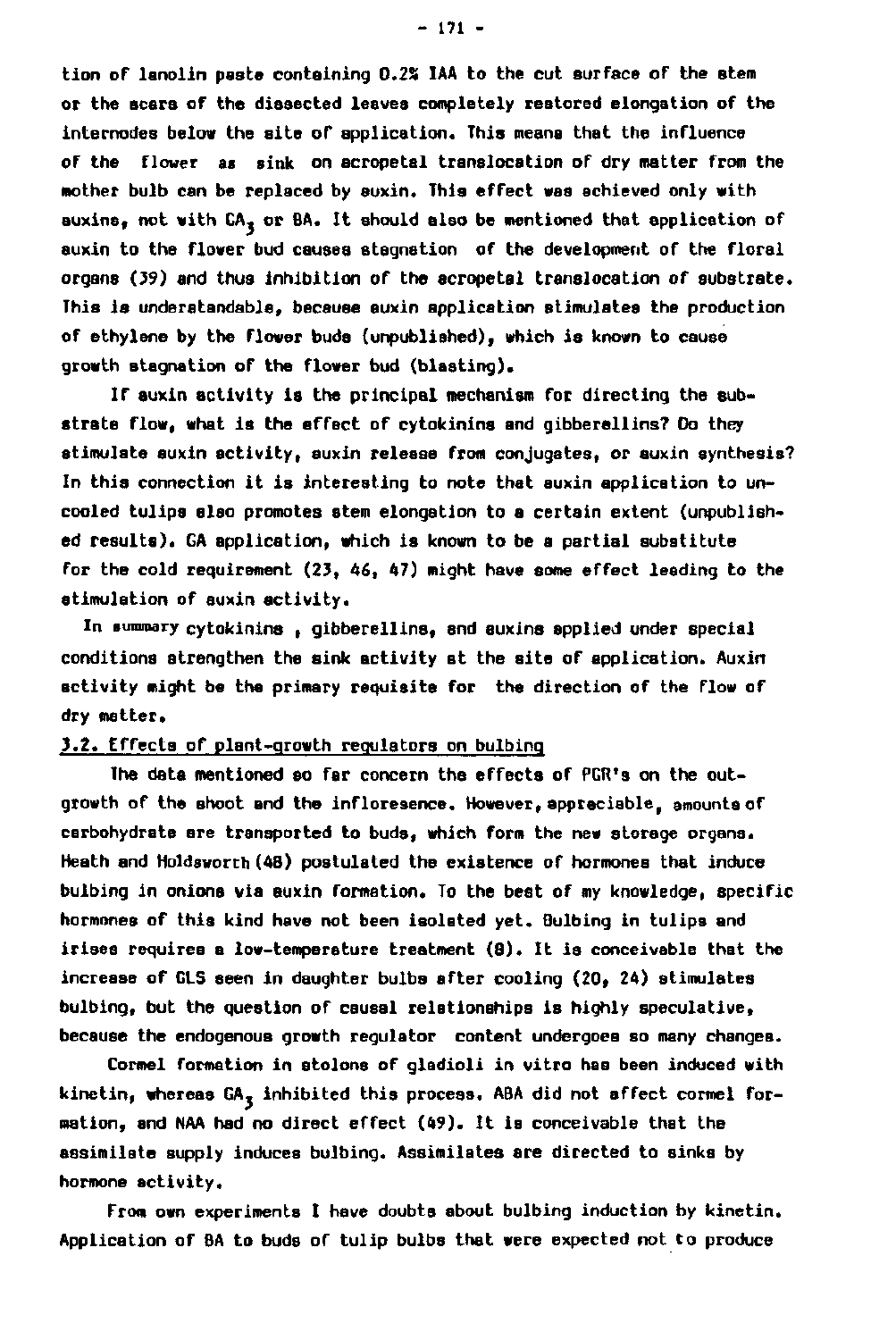**bulbs because the material had been stored at a relatively high temperature, caused a tremendous growth which simulated bulb development. In fact the outermost priiiordium had developed into an inflated organ, whereas the inner primordia had remained small and did not have a distinctly scale-like nature.** 

**Bulbing in lilies (50) and in onions (51) has been shown to be associated with the activity of auxins. Maximum fresh weight increases of young bulblets in expiants of scale tissue of Lilium speciosum were found at an optimum of 0.03 to 0.10 mg NAA/1 in the nutrient medium (50). Bulbing in onions was induced by applied auxins and extracts of plants exposed to LD for the induction of bulbing (51). Furthermore, in onions bulbing was stimulated by the application of ethephon under conditions of SD (52). GA adninistered to plants by injection retarded bulb formation (53).** 

**In addition, it is generally known that bulbs show enhanced growth after anthesis or removal of the flower. This can be explained by the elimination of auxin-producing organs or correlative inhibition exerted by the flower on the young daughter bulbs. In the conception of Ginzburg and Ziv (49), cormel formation in gladioli is dependent on the assimilate supply, which can be explained as a push function of the sources. However, it is also possible that newly formed organs give the signal for substrate supply to the source orcent, which can be explained as a pull function of the sink organs. Unfortunately, too little information is available on endogenous growth regulators, and above all on auxins, to permit conclusions. 3.3. Dormancy release** 

**The development of shoots or bulblets and consequently the distribution of dry matter can fail completely due to dormancy, especially in lilies and gladioli (2). Low- and sometimes high-temperature treatments can release dormancy. Lin et al (54) broke dormancy of Lilium lonqiflorum by the application of GA,. ABA counteracted the effect of GA,. Analysis of the bulbs revealed that cold treatment leads to the synthesis of growth-promoting substances resembling gibberellin (25) or auxin (13). The concentration of growth inhibitors (one of which resembled ABA) was higher in the new bulb scales than in the old ones, but the amount decreased under low-temperature storage.** 

**In gladioli, Tsuksmoto (28) induced dormancy release by soaking the corms in a solution of BA. It is known also that ethylene and ethephon (2) can cause dormancy release in gladioli corms.** 

### **4.\_Final\_rema rk s**

**I would like to suggest that in bulbous plants sink activity is under the influence of the growth promoters of auxin-like, gibberellin-like, and** 

**- 172 -**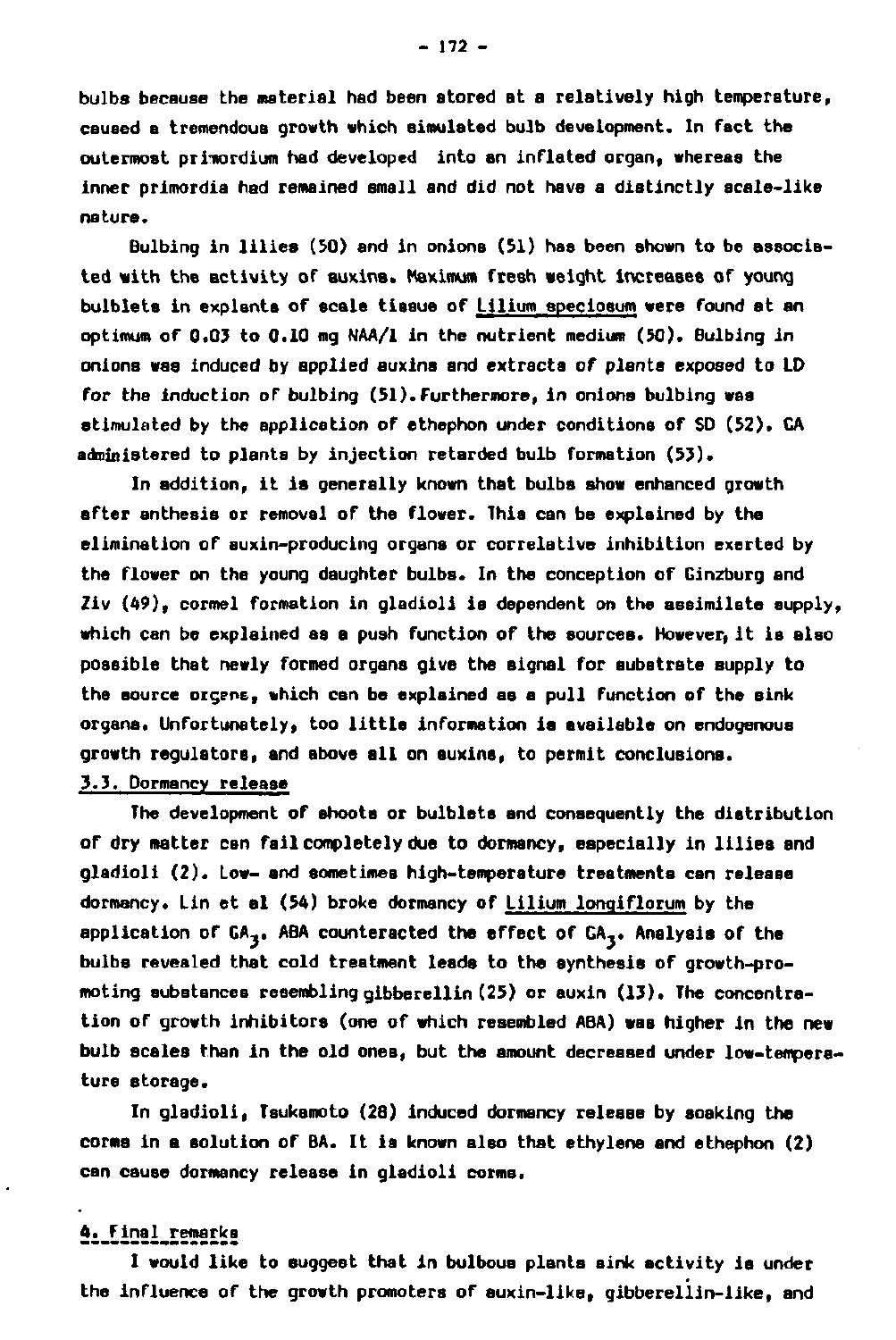**cytokinin-like substances. The growth of young bulbs is suppressed by correlative inhibition until anthesis. Cooling of the bulbs stimulates the mobilization of material stored in the bulb scales via a change in the equili**brium between growth promotors and growth inhibitors: in general gibberrel**lins, cytokinina, and auxins increase and inhibitors decrease. Auxins, cytokinins and gibberellins strengthen the sink activity of the inflorescence and counteract the influence of inhibitors. Ethylene weakens the sink activity. Auxin application to the inflorescence causes stagnation of the growth of the infloreacence because it leads to long lasting ethylene production in the floral organs.** 

**Flower-bud blasting and abscission of flower bud (lilies) occur during forcing of bulbous plants. Both are thought to be due to inadequate substrate supply to the inflorescence. Application of growth regulators offers possibilities for the prevention of these disorders, but is not yet feasible on a large scale. The problem is how to apply such substances in the required concentration to a particular organ, and how to suppres unwanted side effects.** 

**Practical use can be made of dwarfing agents (ancymidol and ethephon), which reduce stem height,a desirable effect for pot-plant production. Some authors (27, 55, 56, 57) have described encouraging prospects for replacement of cold treatment by PGR's to control dormancy, speed up flower development, improve the quality of cut flowers, and make more efficient use of the material stored in the bulb scales, thus saving energy during the glasshouse period. For many of the proposed usea current knowledge is scanty and**  scattered. There is an urgent need for coördination and coöperation in fun**damental research and investigations on applicstion techniques.** 

- **1. Algers L. (1947) Meded.Landbouwhoogeschool Wageningen 48: 87-183.**
- **2. Kamerbeek CA., Beijersbergen J.C.H, and Schenk P.K. (1970) Proc. 18 Intern Hort.Congr. Tel Aviv Vol 5, 233-240.**
- **3. Beijer J. (1942) Heded.Landb.Hogesch.Wageningen 46: 5.**
- **4. Cremer C , J. Beijer and De Hunk W.J. (1974) Heded. Landbouwhoogeschool Wageningen, 74-15, 16pp.**
- **5. Hartsema A.H. (1961) In: Handb.PI.Physiol. (W.Ruhland ed.) Springer, Berlin 16: 123-167.**
- **6. Beijer J. (1952) Acta Bot. Neerl. 1: 268-286.**
- **7. Rees A.R. (1972) Acad.Press Inc. (London) Ltd 311pp.**
- **8. Le Nerd H. and Cohat (1968) Ann.Amélior.Plantes, 18, 2: 181- 215.**
- **9. Slootweg A.F.G. (1969) Acta Hort. 14: 177-185.**
- **10. De Hertogh A. (1974) Sei. Hort. 2: 313-355.**
- **11. Algera L. (1936) Proc.Kon.Ned.Akad.v.Wetensch.Amsterdam 39, no 7, 8, 9.**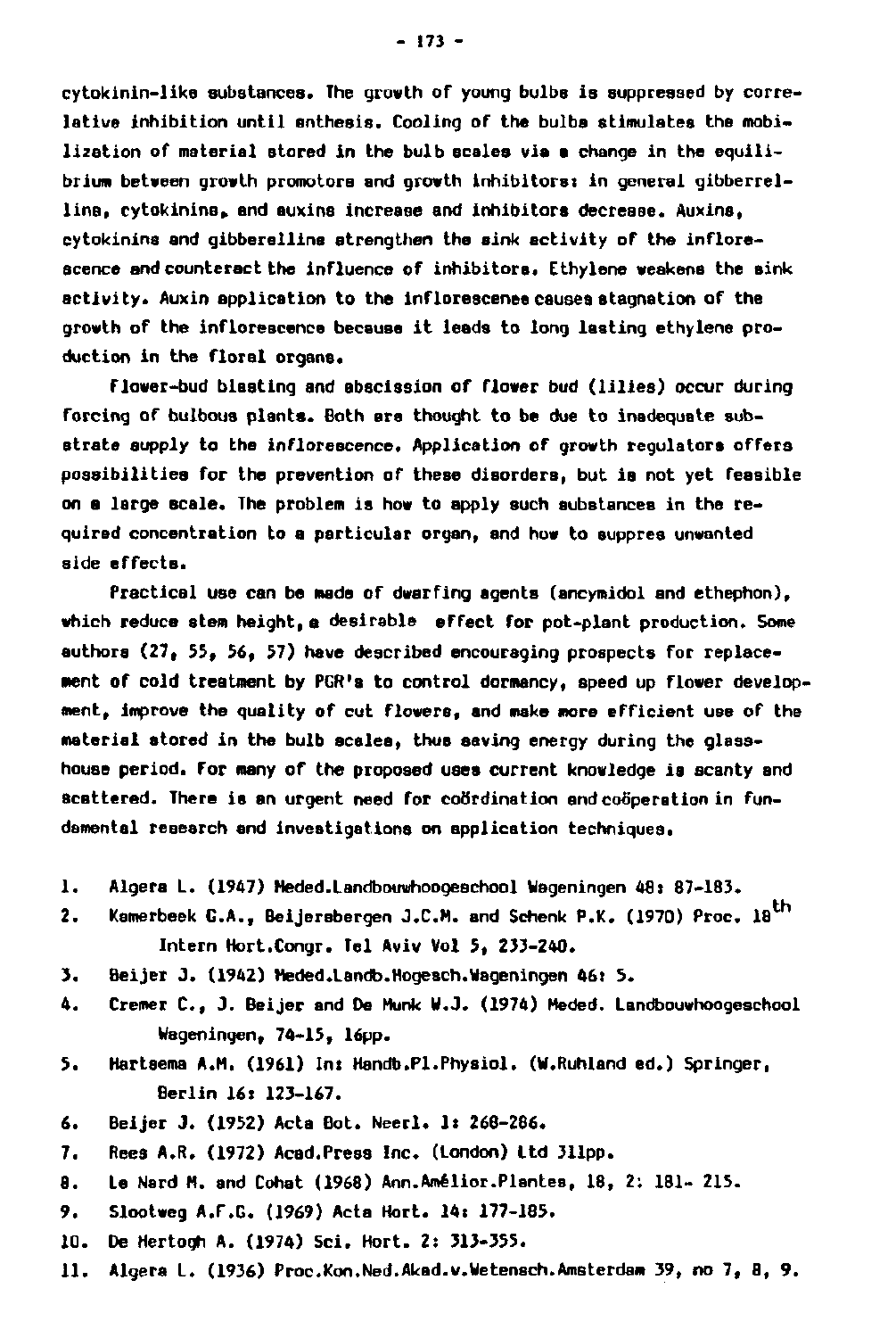- **12. Stewart U.S. and Stuart N. (1942) Am. J. Bot, 29« 529-532.**
- **13. Tsukamoto Y. (1971) Acta Hort. 23, If 75-81.**
- **14. Rahkimbayev I.R., Syrtanova G.A. and Solomina V.F. (197B) Physiol. Raat. 25,2« 249-253.**
- **15. Kaldewey H. (1957) Planta 49: 300-344.**
- **16. Kaldewey H. (1967) Ber.Deut.bot. Ges. 80: 238-251.**
- **17. Edelbluth E. and Kaldewey H. (1976) Planta 131« 285-291.**
- 18. Rodrigues Pereira A.S. (1962) Acta Bot. Neerl. 11: 97-138.
- **19. Halevy A.H. and Shoub J. (1964) J.Hortic.Sci. 39» 120-129.**
- **20. Alpi A., Ceccarelli N., Tognoni F., and Gregorini G. (1976) Physiol. Plant. 36» 362-367.**
- **21. Aung L.H. and De Hertogh A.A. (1967) PI.Cell Physiol. Tokyo 8: 201-205.**
- **22. Aung L.H. and De Hertogh A.A. (1968) In» Biochemistry and Phyaiology of Plant Growth Substances (F. Wightman and G. Setterfied, eda)**  Runge Press, Ottawa: 943-956.
- **23. Van Bregt J. and Zijlstra F. (1971) Z.Pflanzenphysiol 64» 139-144.**
- **24. Hanks G.R. and Rees A.R. (1980) Z.Pflanzenphysiol Bd. 98» 213-223.**
- **25. Lin W.C., Wilkins H.F. and Brenner M.L. (1975) J.Am.Soc.hort. Sei. 100: 106-109.**
- **26. Rudnicki R. and Nowak J. (1976) J. Exp. Bot. 27» 303-313.**
- **27. Rudnicki R. (1979) Acta Hort. 91» 185-194.**
- **28. Tsukamoto Y. (1975) Proc.l9th Int.hort.Congr.Uarszawa 4» 293-306.**
- **29. Aung L.H. and Rees A.R. (1974) J. Exp. Bot. 25» 745-751.**
- **30. Kamerbeek G.A. and De Munk W.J. (1976) Sei.Hort. 4» 101-116.**
- **31. Moe R., De Hertogh A.A. and Dilley D.R. (1978) Meld. Tra Norges Landbrukshgskole vol. 57 nr 46» 18pp.**
- **32. Mae T., and Vonk CR . (1974) Acta.Bot.Neerl. 23» 321-331.**
- **33. Ginzburg C. (1974) J.Exp.Bot. 25» 995-1003.**
- **34. Halevy A.H. (1975) Proc.l9th Int.Hort, Congr. Warszawa 4« 125-134.**
- **35. Halevy A.H. and Shillo R. (1970) Physiol.Plant 23» 820-827.**
- **36. Ho L.C. and Reea A.R. (1976) Ne. Phytol. 76» 59-68.**
- **37. Ho L.C. and Rees A.R. (1977) New. Phytol. 78» 65-70.**
- **38. De Munk W.J. and Hoogeterp P. (1975) Acta Hort. 47» 149-156.**
- **39. De Munk W.J. and Gijzenberg J. (1977) Sei.Hort. 7» 255-268.**
- **40. Hanks G.R. and Rees A.R. (1977) New.Phytol 78» 579-591.**
- **41. Moe R. (1979) Acts Hort. 91» 221-228.**
- **42. Halevy A.H. (1976) Proc.3rd MPP meeting Izmir (Vardar, Sheikh and OztUrk, eda) Ege Univ., Bornova, Izmir, Turkey» 84-88.**
- **43. De Munk W.J. (1979) Acta Hort. 91» 207-219.**
- **44. Opden Kelder P., Benschop M. and De Hertogh A.A. (1971) Hort science 96» 603-605.**